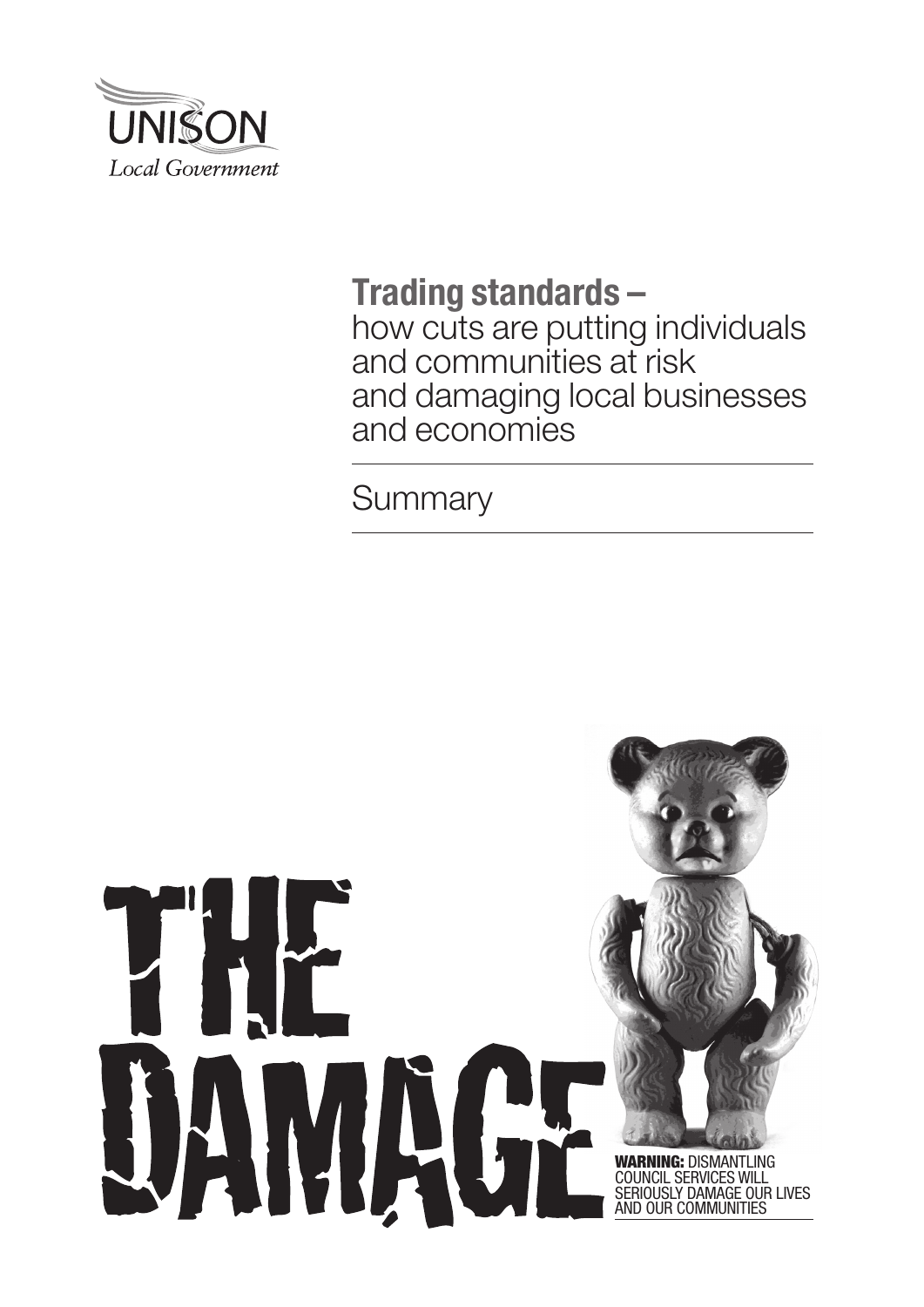

WAART TE WARNING: DISMANTLIN<u>G COUNCIL SERVICES WILL SERIOUSLY DAMAGE OUR LIVES AND OUR COMMUNITIES</u>

# **Trading standards –**  how cuts are putting individuals and communities at risk and damaging local businesses and economies

# About trading standards services

Trading standards services are run by local authorities in England, Scotland and Wales – and centrally by the Northern Ireland Executive in Northern Ireland. The responsibilities of the services are incredibly wide-ranging and include preventing animal disease outbreaks; tackling loan sharks; dealing with rogue traders; safety of electrical goods; and combating underage tobacco, alcohol and knives sales.

Trading standards services also play a critical role in creating a healthy economy by protecting legitimate businesses.

**" We are going to be needed more than ever to protect vulnerable consumers from being ripped off and exposed to unsafe goods. Also to protect legitimate businesses from unfair competition from traders who do not comply with their obligations. "** 

In the fair trading function alone, trading standards services generate £6 of consumer savings for every £1 that is spent on them<sup>1</sup>. Yet as a result of austerity cuts imposed by central government, councils have had to make drastic budget cuts. Trading standards services appear to be particularly hard hit.

*1* Protecting consumers – the system for enforcing consumer law, *National Audit Office*

## Overview of the cuts

UNISON research based on data from FOI returns from 76% of councils in England, Scotland and Wales shows:

- **1.** Average budgeted spending on trading standards services per head of population fell by 11% in two years (13% in England).
- **2.** A total of 743 jobs have been lost if this pattern is replicated across all councils we estimate it would amount to around 15% of the total workforce.
- **3.** Some 30 trainee or student trading standards officer posts have been deleted.
- **4.** There have been dramatic falls in levels of activity across all activity types including:
	- a 29% fall in the total number of prosecutions
	- **a** 26% fall in the total number of programmed (ie scheduled) inspections
	- a 24% fall in the total number of visits for enforcement purposes
	- a 25% fall in the total number of age restricted test purchases.

*(Figures compare 2011/12 with 2009/10)*

#### About the survey

UNISON represents over 1,600 members working in trading standards services. We asked them for their views on the long-term consequences of the cuts for the public, businesses and for the UK economy.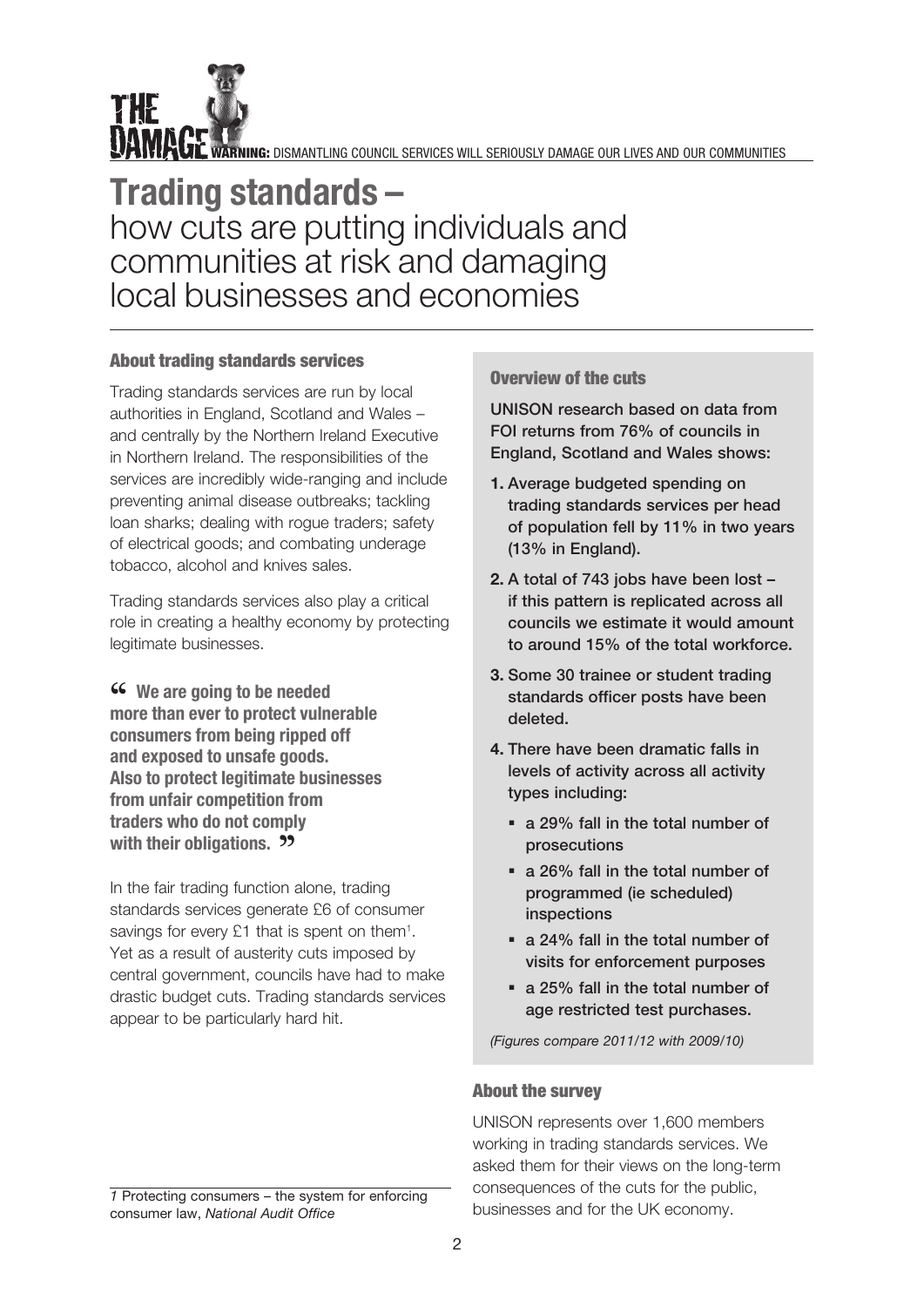The survey was conducted in May/June 2012 and attracted 322 responses from members in every UNISON region across the UK apart from Northern Ireland. In all, 52% of councils responsible for trading standards services are represented in our findings.

#### Why the public needs trading standards services more than ever in times of recession and austerity

**" Payday loans, fee-paying debt collectors, cheap illicit tobacco, wines and spirits all become more attractive to consumers when money is short. We no longer have the resources to carry out regular or routine unannounced spot inspections ... therefore we don't discover these goods on the shelves. "**

Respondents were asked for their views on how recession and austerity cuts were impacting on the public's need for trading standards services.

- **Nearly 90%** said that the public are more likely to look for bargains.
- **86%** said there are more rogue traders.
- **84%** said hard times mean more people using unscrupulous money lenders.
- **Nearly three quarters** said legitimate traders are more likely to cut corners.
- **59%** said there is a reduced level of support from other enforcement agencies and 43% said police support had reduced.

The cuts are a false economy. If trading standards are not able to be pro-active in deterring rogue traders from ripping people off, or preventing people from getting harmed by dangerous goods, it costs more to deal with the consequences.

Co-operation between trading standards services in different localities is suffering. And cuts to the budgets of partner organisations such as the police and HMRC mean cost-effective joint operations are now harder to mount.

**46** All these factors work against **fair competition and reduce growth. Less revenue will be collected by the government, legitimate jobs will be lost and the consumer is at risk of suffering unfair commercial practices. "**

### How local services are worse-equipped to protect the public and businesses because of the cuts

Respondents were asked about how cuts had affected their service over the last two years.

**" We cannot carry out sufficient internet investigations due to lack of investment in equipment and software. We cannot perform statutory required formal product safety testing procedures... because of the cost. We cannot perform adequate surveillance operations because of lack of equipment, staffing resources and competency training. Regional intelligence provision has been massively impacted. "**

- **Over 95%** of respondents said that they now have fewer staff.
- **Three quarters** said they undertake fewer inspections.
- **70%** said they have stopped providing some services.
- **70%** said they do less preventative work.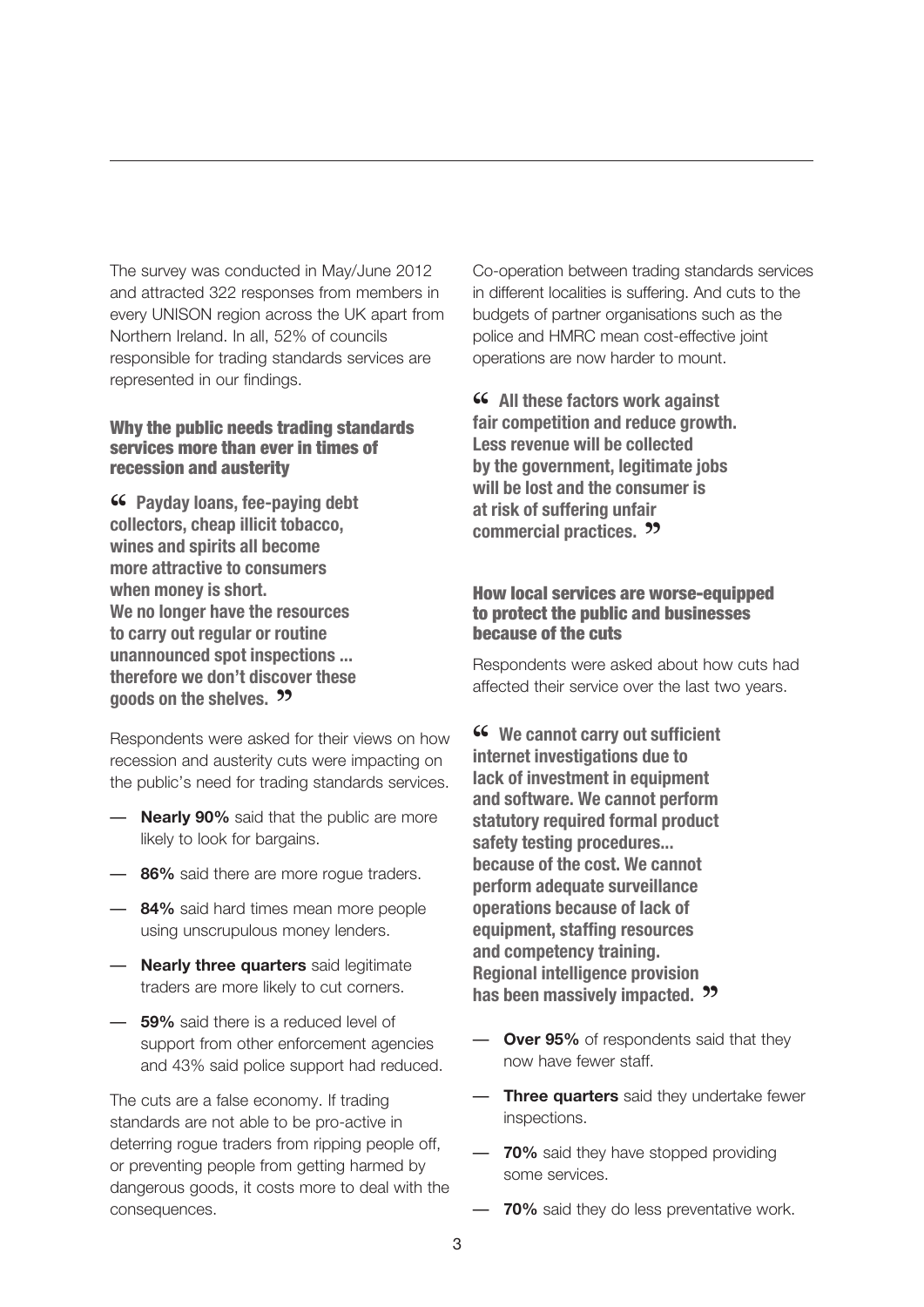NING: DISMANTLING COUNCIL SERVICES WILL SERIOUSLY DAMAGE OUR LIVES AND OUR COMMUNITIES

- **Half** said they are less well-equipped to deal with new forms of scams.
- **Nearly half** said they spend more time on paperwork.
- **46%** said the public has to wait longer for a response.
- **Over a third** said they are now less likely to pursue complex cases.
- **30%** said their service was making greater use of charging for services.

There is concern about possible conflicts of interest if local services become over-reliant on income they can generate from large national companies via 'primary authority' agreements<sup>2</sup>.

#### Why the public is now more at risk of loss or harm

Respondents were asked in what ways they think the public will be less well protected as a result of cuts to their services.

These were the most common responses:

- Rogue traders are now more confident that they can evade enforcement.
- The public are more likely to have to pursue legal remedies themselves.
- Animal health issues are less likely to be picked up – increasing the risk of animal diseases spreading, illegal animal movements and entry of rabies.
- Less routine sampling means knowledge and understanding of safety issues is not developing as quickly.

*2 National companies pay to have advice and dealings through one council – other councils must refer any issues regarding that company in their patch to the primary authority council.*

**" Rogue traders, fraudsters, car clockers and counterfeiters ... These criminals are fleecing the public and whilst we do our very best we can only be in one place at a time. <sup>22</sup>** 

**"15** If there was a big safety issue **like lead in paint on toys (which happened a few years ago) we would not have the resources to deal with it.**  $9$ 

#### Why the vulnerable will be hardest hit

Respondents were asked about which groups would be particularly affected by the cuts. The most common responses were:

- the elderly, physically disabled people and people with learning disabilities
- young people
- the poor, those with financial difficulties and those who don't speak English as a first language.
- local shops and other small businesses less enforcement of a level playing field and loss of access to advice
- local farmers losing access to expert support and advice.

However there were also many who felt that it was 'Mr and Mrs Average' who would suffer most as resources and assistance were restricted to those classed as 'vulnerable'.

### How trading standards services may fare in the next three years

Respondents were asked about what they expected would happen to their services over the next three years.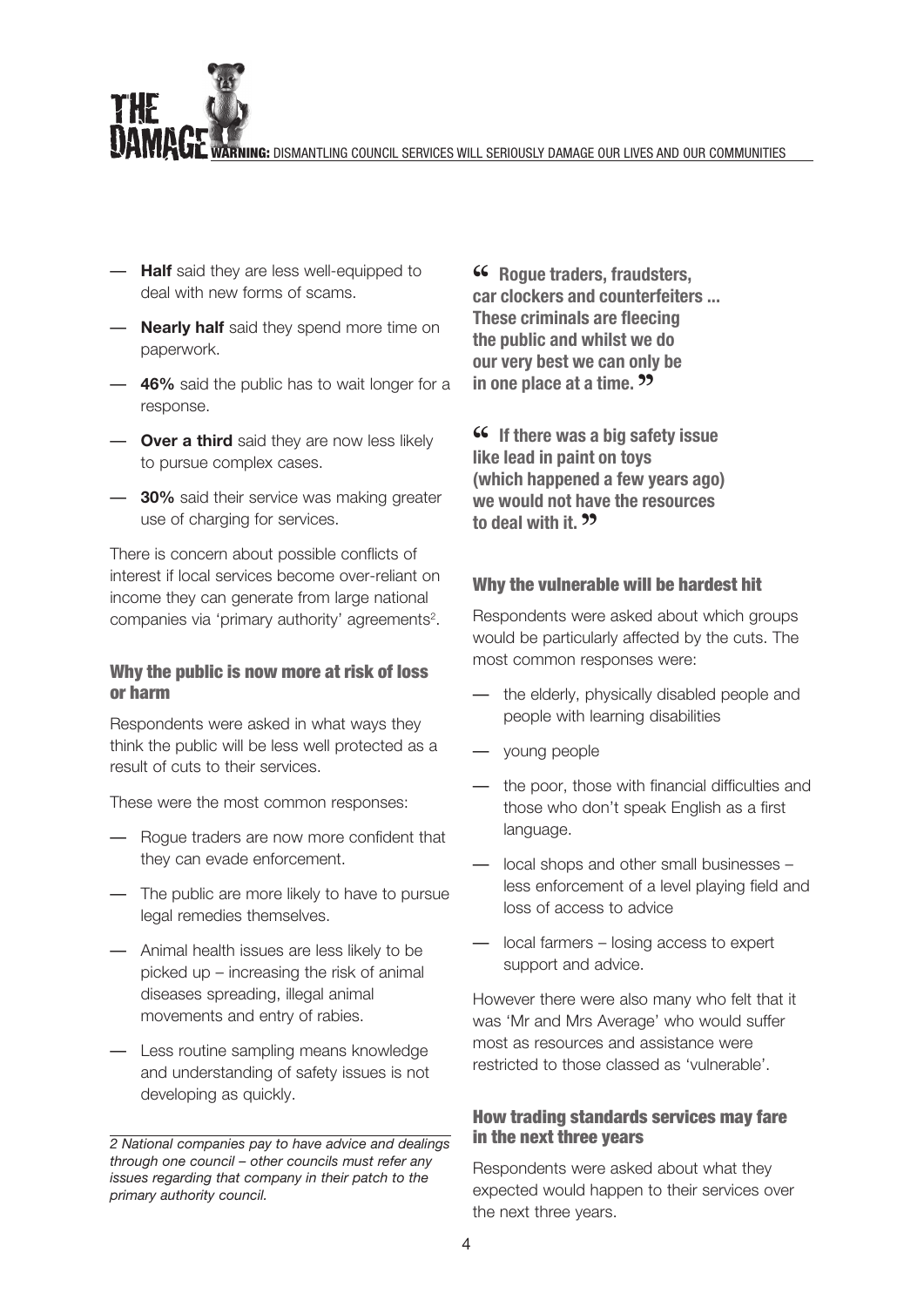**"CC** The current thinking is that **we will be funded only to provide the absolute minimum level of service covering statutory duties ... residents will get much less for their council tax. <sup>22</sup>** 

- **Nine out of ten** said that they expect to see changes to roles and skill mix.
- And **87%** are expecting to see more job losses.
- **83%** think some services will cease to be provided.
- And **four out of five** expect to be doing more 'firefighting' and less preventative work.
- **Over two thirds** are expecting to see merged or shared services between authorities.
- **Nearly two thirds** believe there will be greater strain on the consumer advice capacity of Citizens Advice.
- **45%** said there would be less national intelligence about future sources of consumer detriment, and less capacity for strategic cross-border enforcement.
- Some respondents said there will be attempts to outsource their services – **nearly half** expected attempts to outsource to the private sector, and **over a quarter** to social enterprises and mutuals.

**"CC** There is a big drive toward **charging or cost recovery. Staff see this as jumping into bed with business. How can the service remain impartial when recovering costs from big business? ??** 

#### Outsourcing – a new threat

The North Tyneside council contract with Capita Symonds – thought to be the first instance of privatisation of the whole trading standards function raises some serious questions about the future independence and integrity of the services. Key powers and statutory functions were entrusted to local councils to ensure impartiality and accountability – how can these be safeguarded when operational control is handed to a private business? Can private businesses really be put in charge of regulating other businesses and protecting consumers?

#### Why it doesn't have to be like this – alternatives that work

**46** In terms of avoiding consumer **detriment, Trading Standards provides a significant return on investment – probably on a ratio of around 7:1. Therefore further growth, not contraction, of the service would support consumer confidence and contribute to expansion of the economy. "**

Most respondents believe that the cuts are counter-productive. Investment in the services would make a key contribution to delivering growth: by protecting legitimate businesses from being undercut by rogues; by providing timely advice and support for small businesses; and by boosting consumer confidence.

But members had plenty of suggestions about how efficiency and effectiveness could be improved. Here are 20 ideas put forward by respondents: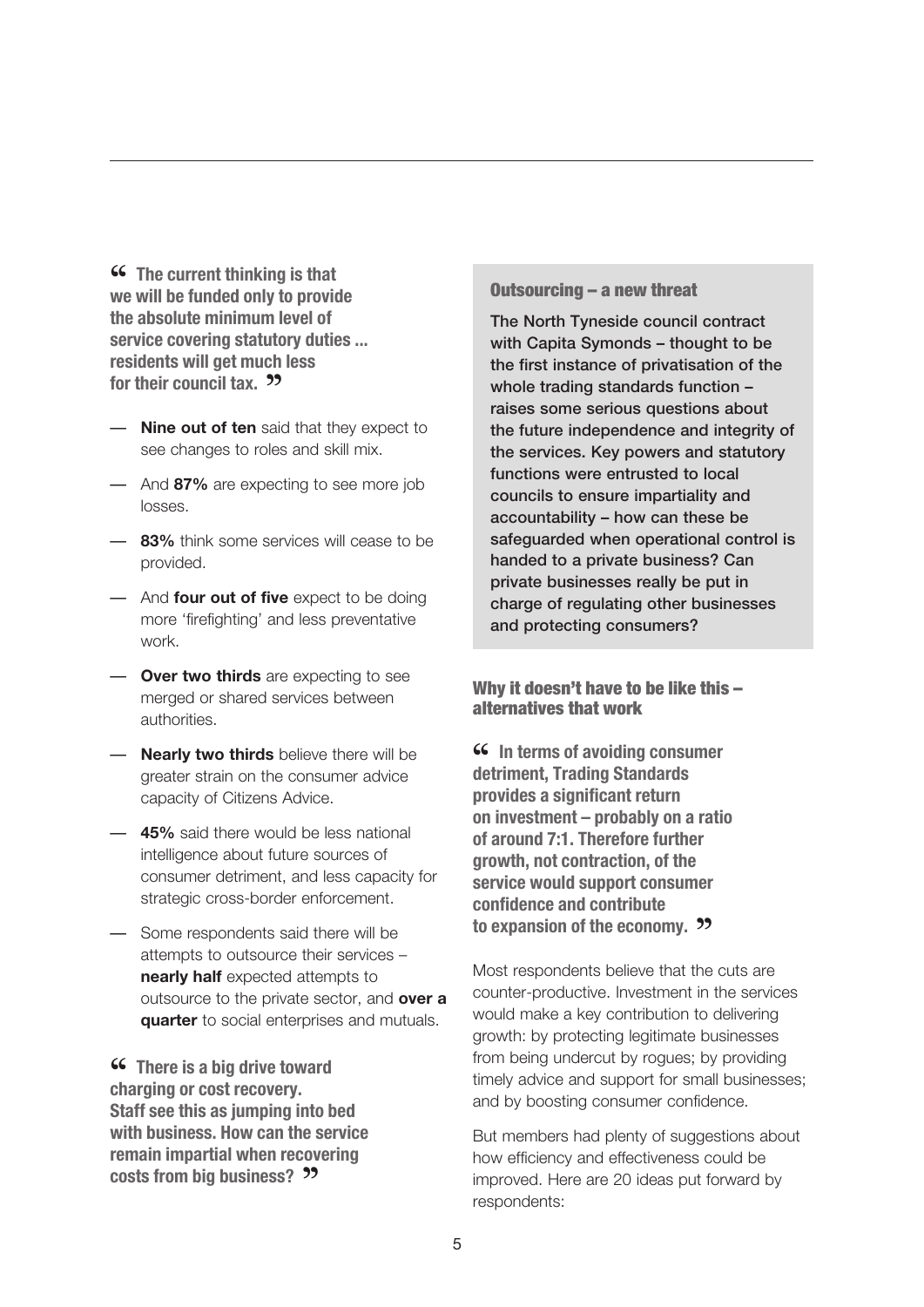WING: DISMANTLING COUNCIL SERVICES WILL SERIOUSLY DAMAGE OUR LIVES AND OUR COMMUNITIES

# 20 ideas for improving efficiency and effectiveness

- 1. A nationally funded intelligence database.
- 2. National co-ordination and sharing of good practice between services.
- 3. Regional project planning and coordination while keeping local priorities.
- 4. More support for regional enforcement.
- 5. Better joint working with other authorities i.e. cross-border work; sub-regional sharing of particular specialist expertise and equipment which is in shortage.
- 6. Merge services between smaller councils
- 7. Some rationalisation with other services for example having a food chain section which is combined with environmental health to tackle all food issues root and branch.
- 8. Focused teams to specialise in using the Proceeds of Crime Act and reinvest in improved services.
- 9. Closer working relationships with Citizens Advice consumer service and local bureaux.
- 10. More shared training delivery between services.
- 11. Reinstate the Office of Fair Trading which was able to pursue big cases.
- 12. Central government agencies should share intelligence and data with trading standards.
- 13. Make sure costs awarded in court go back into the service instead of into a central pot or legal services.
- 14. Use trading standards officers' expertise more holistically to advise other services such as licensing, street scene and safer neighbourhoods.
- 15. Tighten the law regarding internet trading
- 16. Reduce paperwork requirements eg having to apply for special authorisation to undertake some test purchasing exercises.
- 17. Brand holders should contribute to the cost of action against counterfeiting.
- 18. Invest in preventative inspection work and consumer education.
- 19. Introduce minimum standards across all services.
- 20. Reappraise what is the role of a modern trading standards function, tackling and updating 'old models'.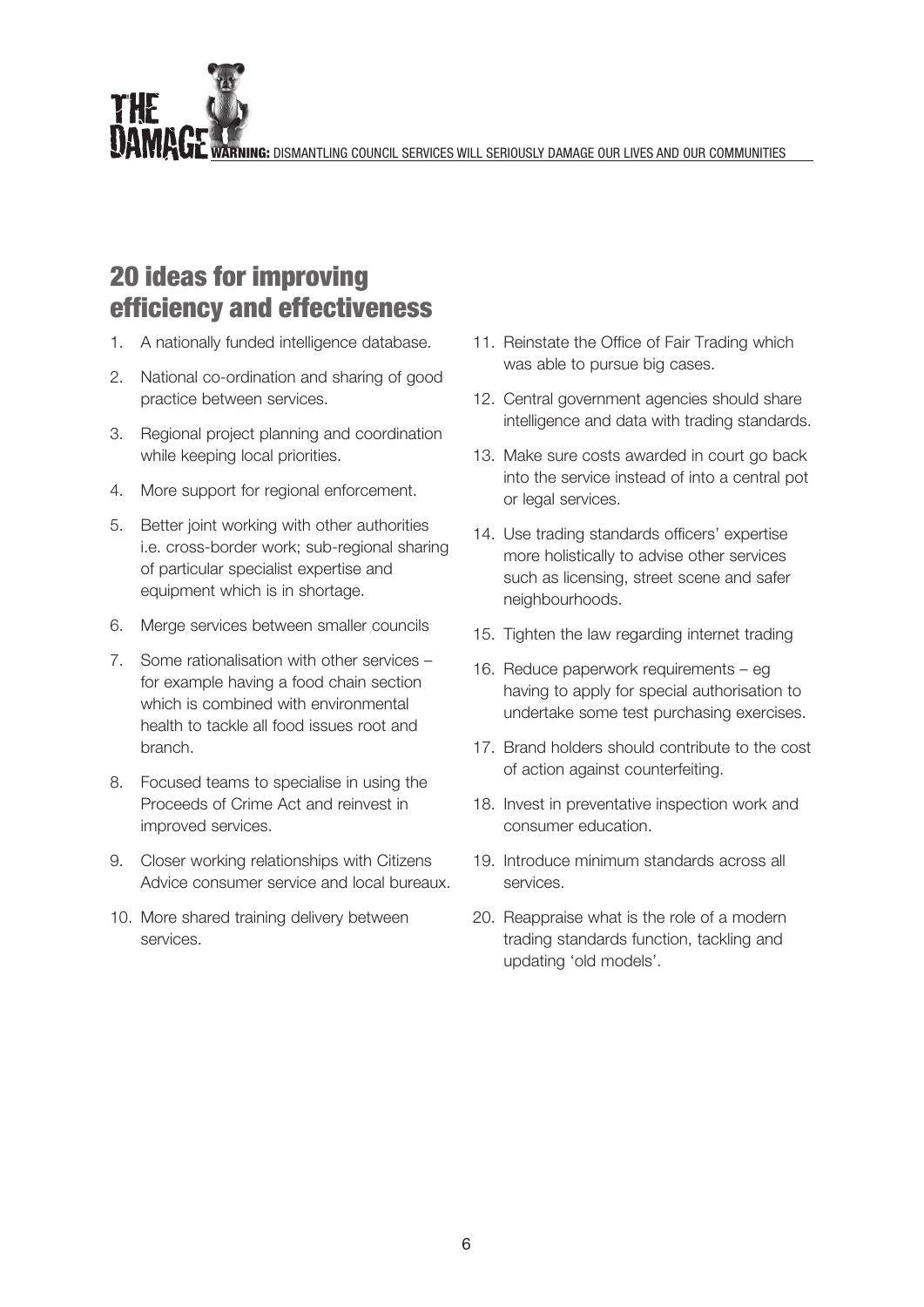**"CC** There are still many **central government services which will not willingly share their resources with us – in particular information. This somewhat hampers efficient working together and can lead to duplication. "**

**" Larger regional enforcement bodies and the creation of a proper national enforcement body to take on sector wide and trans-border problems. The new National Trading Standards Board is likely to be completely ineffective and there will be no effective replacement for the Office of Fair Trading. <sup>22</sup>** 

#### **Conclusion**

**46** We are already at such a low level of staff that it is hard **to see how we return from this. We need more public awareness of the job of trading standards to drum up support. "**

When cuts are made to services which the public can't immediately see, there is a danger that they won't realise how much they rely on them until the services are gone.

**By highlighting what is happening to trading standards services we hope to warn the public of the dangers of cuts – before the damage is done.**

**Visit the [UNISON](http://www.unison.org.uk) website for the full report and [statistical](http://www.unison.org.uk) evidence [accompanying](http://www.unison.org.uk) this research.**